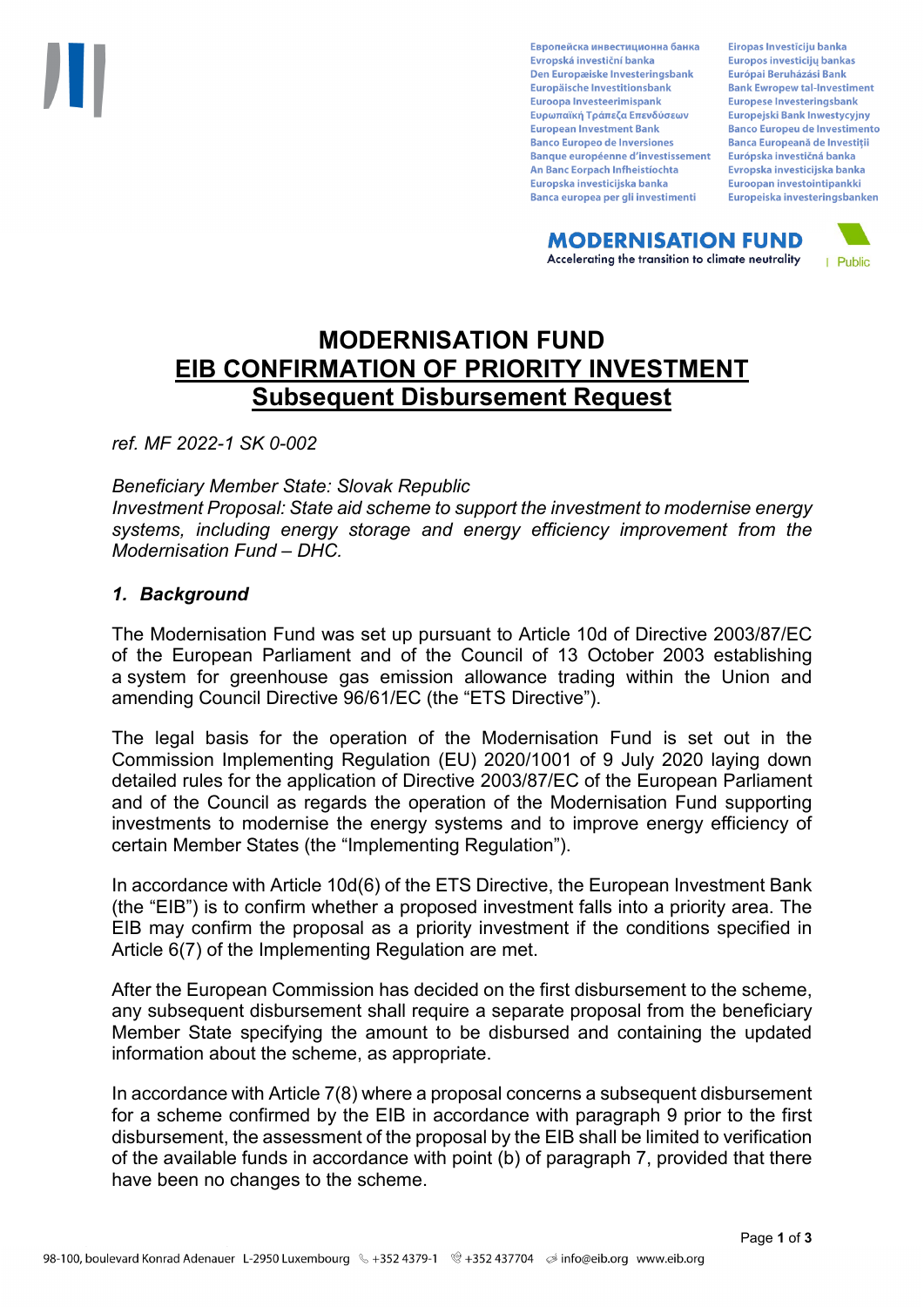

#### *2. Investment proposal*

Pursuant to Article 4(2) (second sentence) of the Implementing Regulation, on 24/02/2022 the Slovak Republic (the "beneficiary Member State") submitted to the EIB an investment proposal concerning a subsequent disbursement from the Modernisation Fund for the "State aid scheme to support the investment to modernise energy systems, including energy storage and energy efficiency improvement from the Modernisation Fund – DHC" (Modernisation Fund reference number MF 2022-1 SK 0-002).

The investment scheme "State aid scheme to support the investment to modernise energy systems, including energy storage and energy efficiency improvement from the Modernisation Fund – DHC" was confirmed as a priority investment proposal by the EIB on 12/10/2021 (Modernisation Fund reference number MF 2021-2 SK 0-003).

The investment proposal concerns a scheme for the period 2021-2030 relating to the rehabilitation and extension of district heating and cooling networks.

The European Commission issued Decision C(2021)9135 on disbursement of the revenues of the Modernisation Fund under Directive 2003/87/EC on 06 December 2021.

The EIB has disbursed an amount of EUR 65 000 000 of the revenues of the Modernisation Fund.

The beneficiary Member State has requested funding of EUR 29 500 000 for a subsequent disbursement under the proposed scheme.

The beneficiary Member State has indicated an expected Modernisation Fund funding for the investment proposal of EUR 650 000 000.

#### *3. Compliance with the conditions for priority investment*

- a) The beneficiary Member State has confirmed that there have been no changes to the scheme.
- b) The beneficiary Member State has sufficient funds available for the requested disbursement according to the statement of the available funds referred to in Article 5(1) of the Implementing Regulation and after deduction of any amounts to be disbursed for investments already confirmed in accordance with Article 6(9) of the Implementing Regulation.